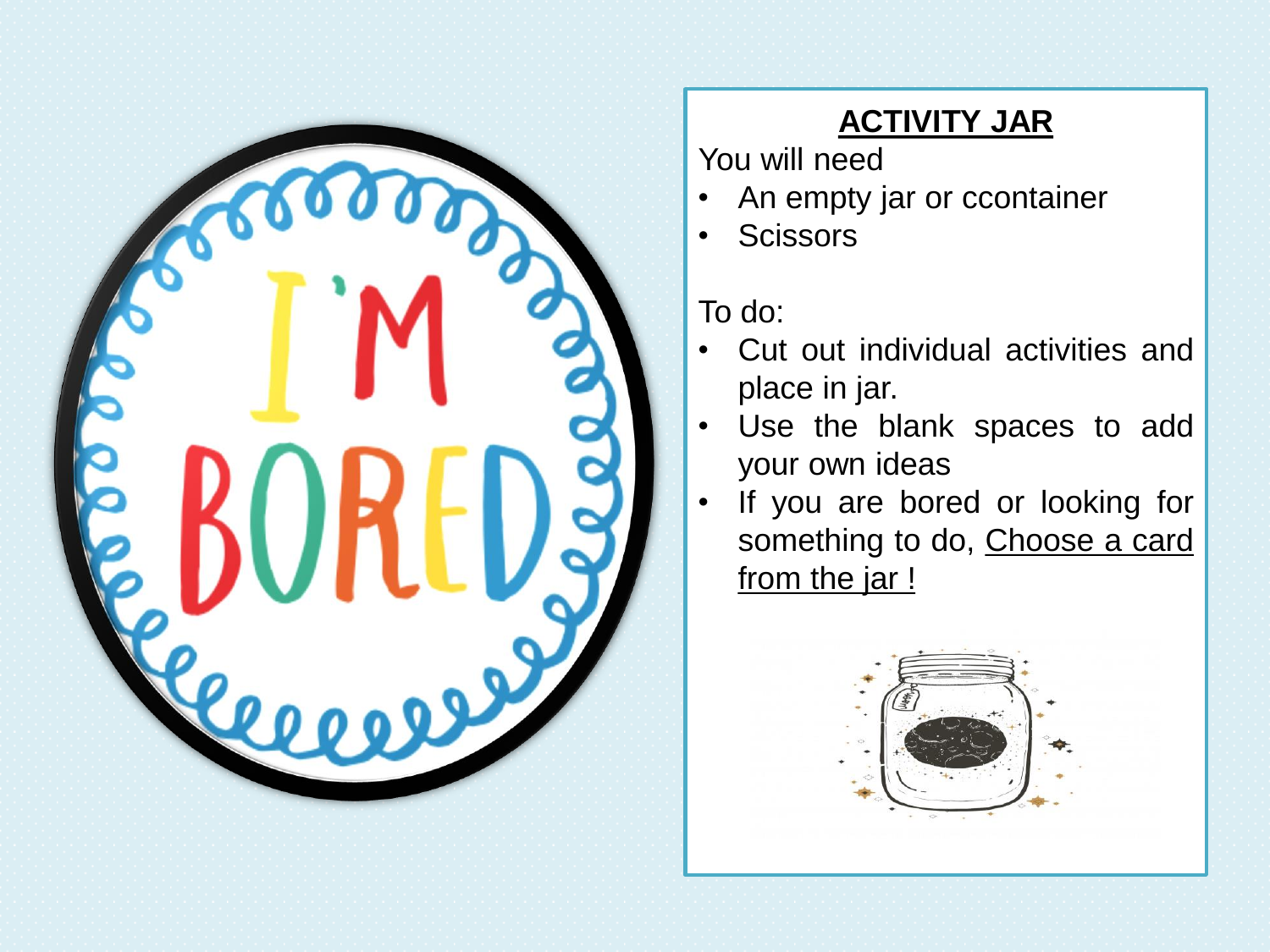| Learn the alphabet              | Learn to say Hello             | Do an online Yoga           | Make a homemade     | Make your family                  |
|---------------------------------|--------------------------------|-----------------------------|---------------------|-----------------------------------|
| in sign Language                | in 10 languages                | <b>Class</b>                | dream catcher       | tree                              |
| Create your own                 | Make a time                    | Learn to Juggle             | Learn the 50 states | Have a great Irish                |
| bookmark                        | capsule                        |                             | of America          | Family Bake off                   |
| Make a home<br>made bird feeder | <b>Make Sock Puppets</b>       | Make your own<br>bath bombs | Learn a magic trick | Make an origami<br>fortune teller |
| Learn how to do a               | Write a letter to              | Rearrange your              | Stage a family      | Make a collage                    |
| French braid                    | your future self               | bedroom                     | photo shoot         |                                   |
| Learn a song from<br>a musical  | No mirror make up<br>challenge | Make Lemonade               | Make cupcakes       | Do Joe Wicks PE<br>Class          |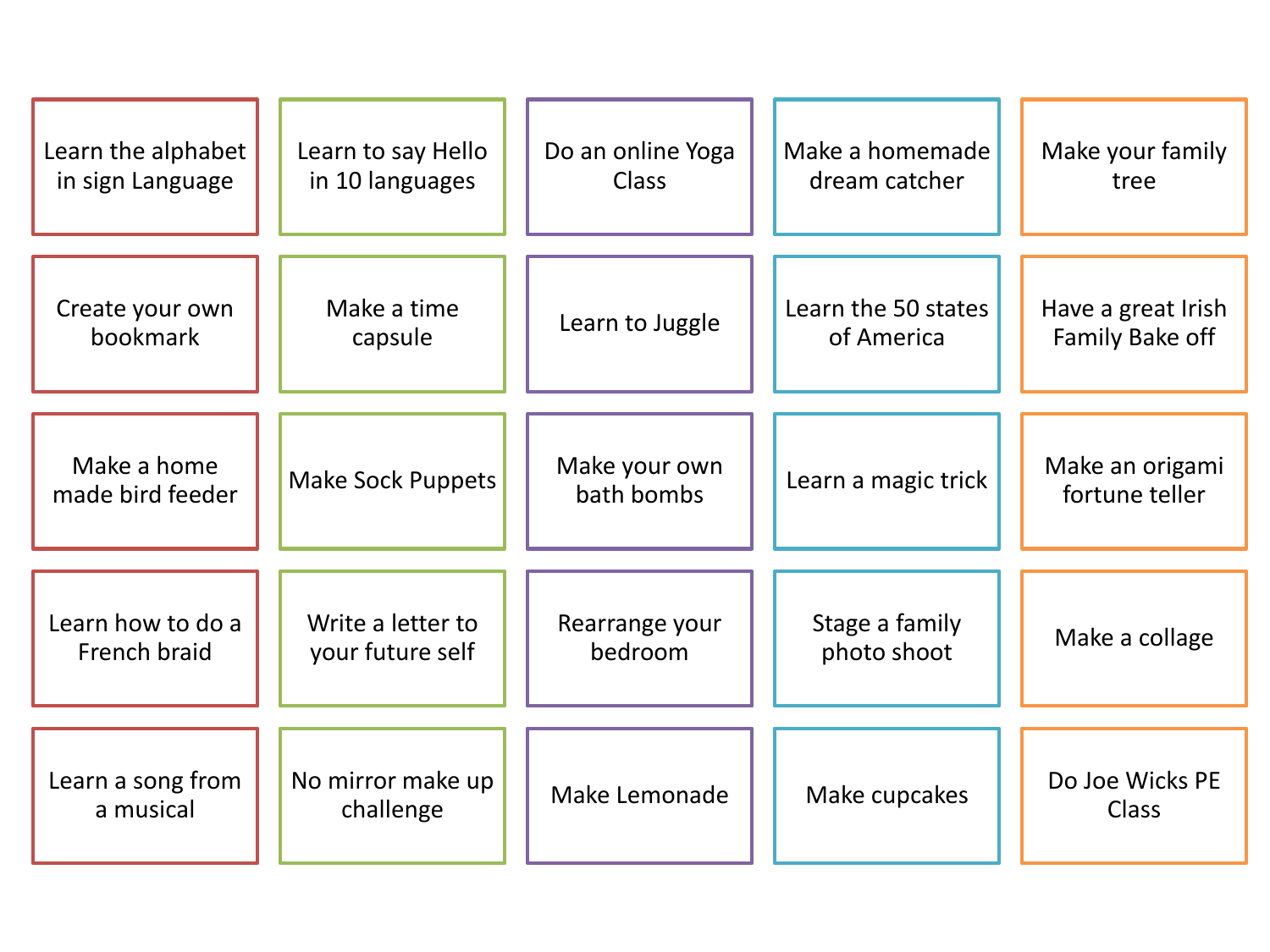| Draw a portrait of<br>a family member         | Write a poem or a<br>short story                                  | Plan your next<br>Halloween<br>costume                       | Learn to Hula Hoop                                 | Find out how many<br>bones are in the<br>human body |
|-----------------------------------------------|-------------------------------------------------------------------|--------------------------------------------------------------|----------------------------------------------------|-----------------------------------------------------|
| Make a card and<br>send to a relative         | Research<br>newspapers from<br>day you were born                  | Make bread                                                   | Learn a card trick                                 | Try to replicate a<br>famous painting               |
| Watch a TED talk                              | Find 10 things in<br>your house<br>beginning with the<br>letter P | <b>Play Charades</b>                                         | Learn to draw an<br>Owl                            | Decorate a pot<br>plant                             |
| Make a playlist of<br>your favourite<br>songs | Make some junk<br>art                                             | Find the 11<br>countries in the<br>world beginning<br>with A | Use Google maps<br>to walk around<br>famous cities | Draw on driveway<br>with chalk                      |
| Take a virtual tour<br>of a museum<br>online  | Create some dried<br>flower art                                   | Movie night (with<br>popcorn!)                               | Do an online<br>Dance class                        | Do a science<br>experiment                          |